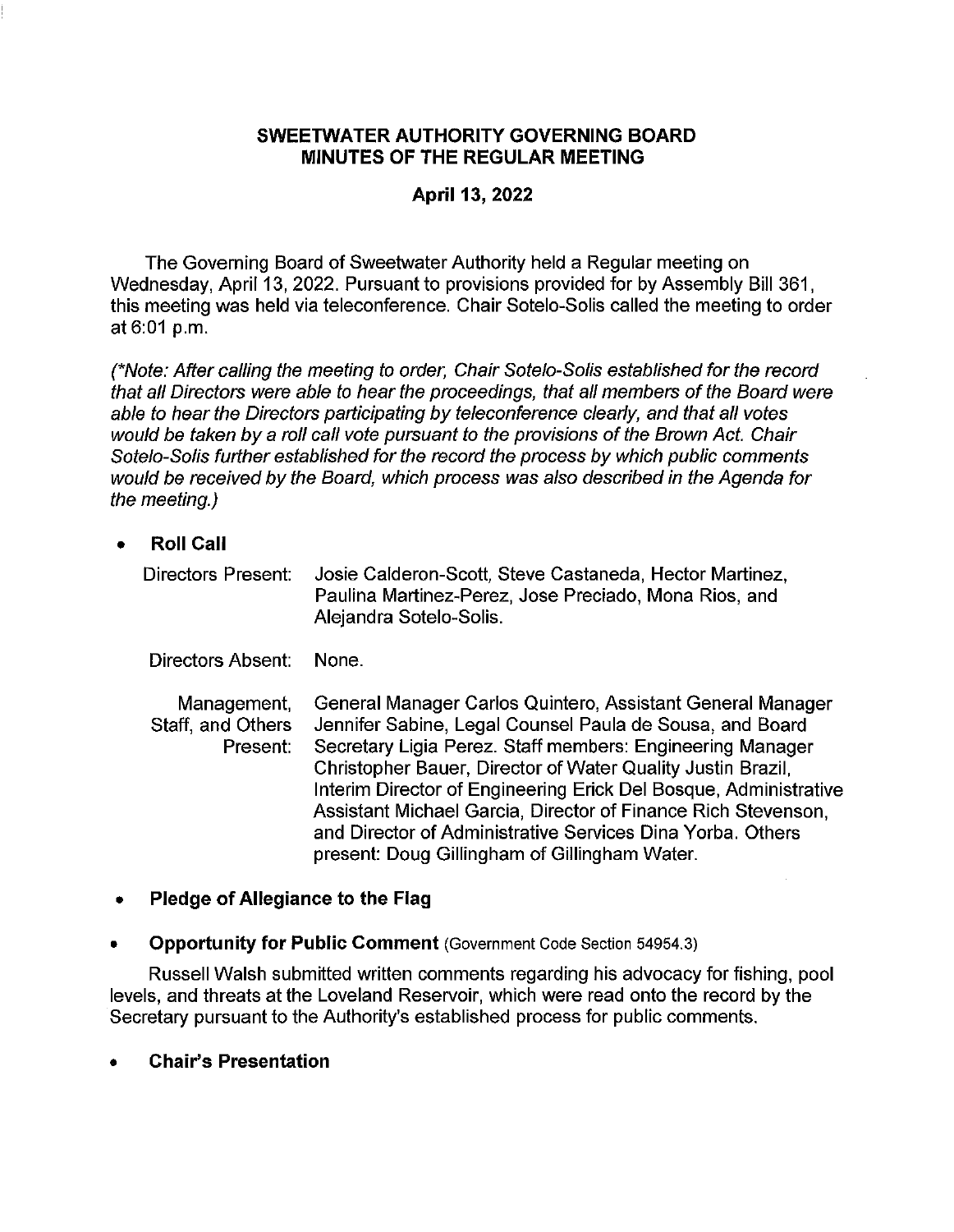# **ACTION CALENDAR AGENDA**

- 1. Items to be Added, Withdrawn, or Reordered on the Agenda There was none.
- 2. Approval of Minutes Regular Board Meeting of March 23, 2022

**Director Preciado made a motion, seconded by Director Martinez-Perez,** that the Governing Board approve the minutes of the Regular Board meeting of March 23. 2022. **The motion carried unanimously.** 

#### **Consent Calendar Items**

**Director Rios made a motion, seconded by Director Calderon-Scott,** that the Governing Board approve the consent calendar. **The motion carried unanimously.** 

- 3. Findings to Continue Holding Remote/Teleconference Meetings Pursuant to Assembly Bill 361 Recommendation: Make the following findings: 1) The Governor-declared COVID-19 State of Emergency remains in effect and the Board has reconsidered the circumstances of the COVID-19 State of Emergency; 2) State or local officials continue to impose or recommend measures to promote social distancing; and 3) For the next thirty (30) days, the meetings of the Board, its committees, and any other Authority legislative bodies including the Citizens Advisory Committee, shall be held pursuant to the provisions of Government Code section 54953(e), allowing legislative body members and members of the public to participate in meetings remotely in accordance with that section.
- 4. Consideration to Authorize Task Order to V&A Consulting Engineers to Conduct Tank Condition Assessments (Engineering, Capital, and Development Services Committee Meeting of 4/4/22) Recommendation: Authorize a task order to V&A Consulting Engineers, Inc. in the amount of \$91,910 for performing fourteen tank condition assessments; and defer the implementation of the Cherry Hills Tank Relining and Bonita Valley Reservoir Drain Valve Replacement project after the tank inspection is completed.
- 5. Water Shortage Contingency Plan Update (Information Item) (Finance and Administration Committee Meeting of 4/6/22) Recommendation: No action was required by the Governing Board.
- 6. Consideration of Request for Quotes for Water Treatment Chemicals) (Water Quality and Distribution Committee Meeting of 4/6/22) Recommendation: Direct staff to issue the Request for Quotes, as presented, for Water Treatment Chemicals.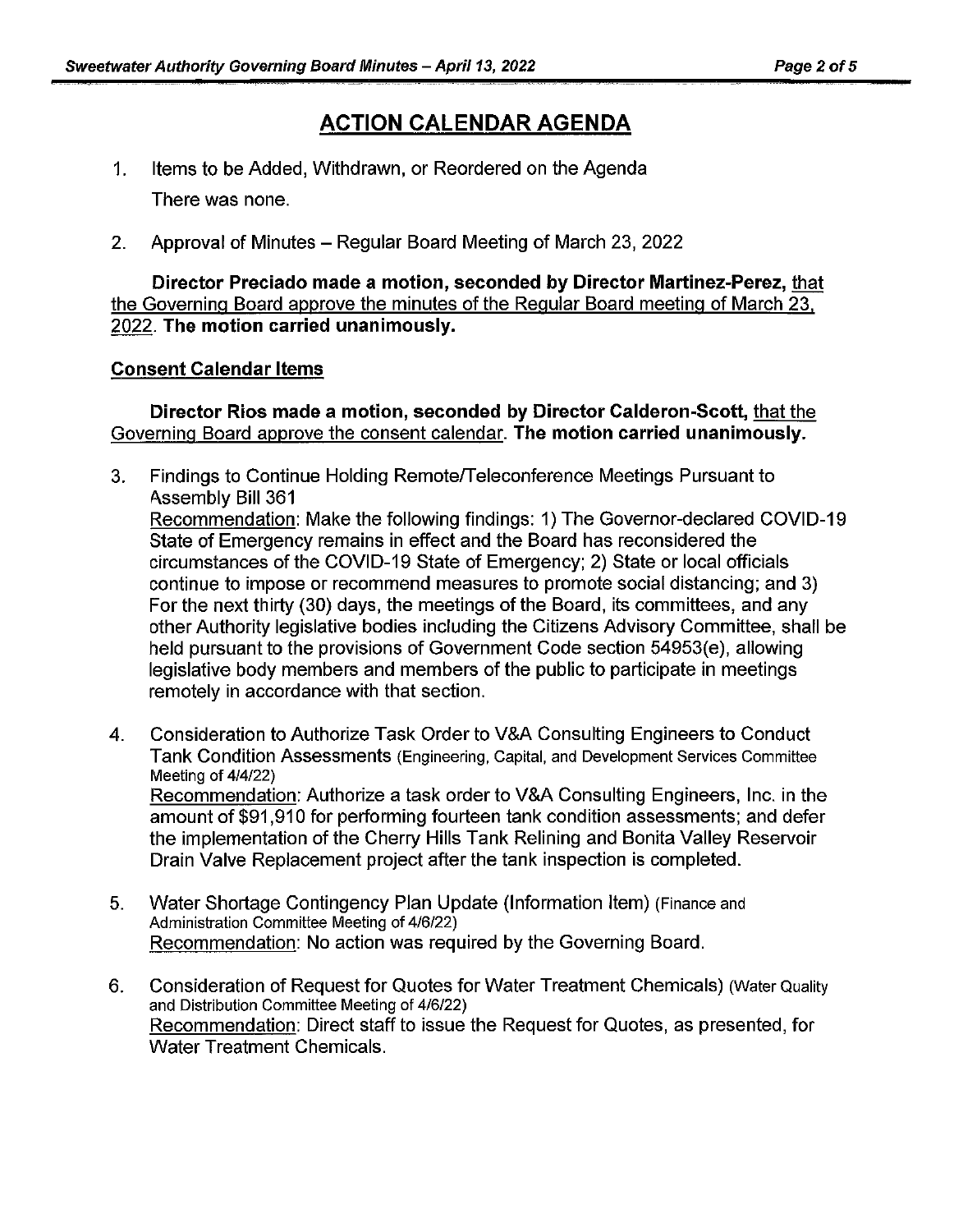#### **Action and Discussion Items**

- 7. New Business
	- A. Information on the San Diego County Water Authority Rate Escalation and Loveland to Sweetwater Conveyance (Information Item) Recommendation: No action was required by the Governing Board.

Mike Sampsel submitted written comments regarding the data used in the Gillingham Update to the 2020 Water Supply Feasibility Study, which were read onto the record by the Secretary pursuant to the Authority's established process for public comments.

Dave Schlesinger submitted written comments regarding the data used and the benefits of a Loveland to Sweetwater reservoirs pipeline in the Gillingham Study, which were read onto the record by the Secretary pursuant to the Authority's established process for public comments.

No action was required by the Governing Board.

B. Consideration of Appointment of Nominee to the Citizens Advisory Committee

**Chair Sotelo-Solis made a motion, seconded by Vice Chair Martinez-Perez,** that the Governing Board approve Director Sotelo-Solis' nomination and appointed Ditas Yamane as the Citizens Advisory Committee Member from National City. **The motion carried unanimously.** 

C. Developer's Workshop (No Enclosure) Recommendation: Direct staff to hold a workshop at the May 2, 2022 Engineering, Capital and Development Services Committee to receive feedback on the Authority's Development Services processes.

**Director Preciado made a motion, seconded by Director Martinez,** that the Governing Board direct staff to hold a workshop at the May 2, 2022 Engineering, Capital, and Development Services Committee to receive feedback on the Authority's Development Services processes. **The motion carried unanimously.** 

- 8. Approval of Directors' Attendance at Meetings and Future Agenda Items
	- A. Per diem approval for the Chair and Vice Chair's meeting with the Citizens Advisory Committee Chair to discuss changes to Board Policy 522 - March 24, 2022
	- B. Per diem approval for Directors who attended the SCEDC Membership Luncheon, Chula Vista, CA - April 6, 2022
	- C. Per diem approval for Directors who wish to attend the Reception Honoring ACWA President Pam Tobin and ACWA Vice President Cathy Green, Laguna Hills,  $CA - April 21$ ,  $2022$  (Note: RSVP deadline is  $4/11/22$ )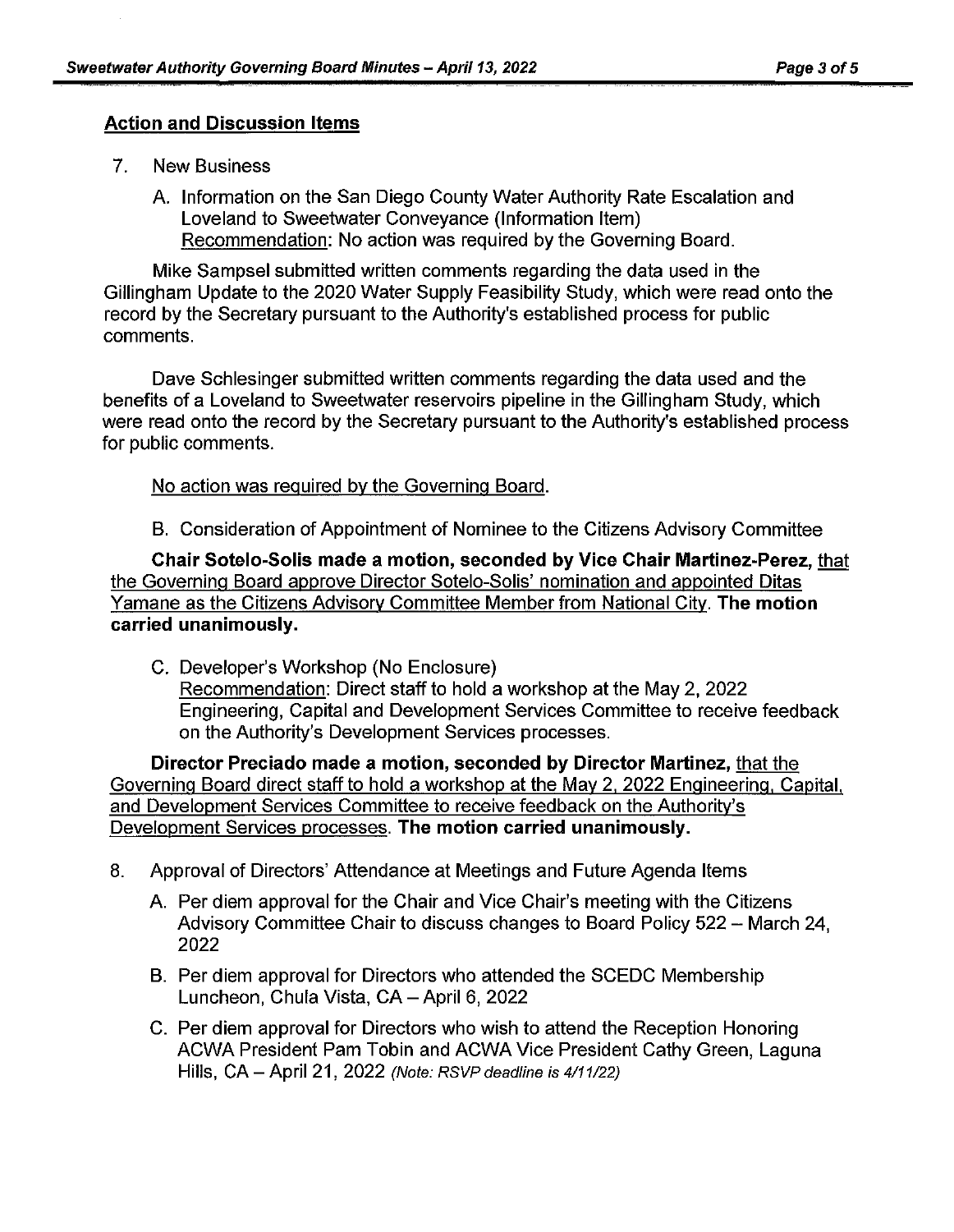**Director Preciado made a motion, seconded by Director Castaneda,** that the Governing Board approve per diem for items 8.A. through 8.C. **The motion carried unanimously.** 

## **REPORTS AND INFORMATIONAL ITEMS**

- 9. COVID-19 Pandemic Delayed Revenue Balance Dashboard
- 10. Committee Minutes
- 11. Informational Reports
	- Quarterly Report of One-time Water Bill Adjustments Third Quarter FY 2021-22
	- Quarterly Consultant Report Third Quarter FY 2021-22
	- Quarterly Vendor Agreement Listing Third Quarter FY 2021-22
	- Quarterly Report on Communications Plan Metrics -- Third Quarter FY 2021-22
- 12. Report of Legal Counsel There was none.
- 13. Report of Management

General Manager Quintero reported on:

- The Metropolitan Water District will increase its water rates by 5 percent; and
- Recognized several staff for their years of service, with over 110 years of commitment to the Authority.

#### 14. Reports by Directors on Events Attended

A. South County Economic Development Council (SCEDC) Elected Officials Webinar  $-$  March 31, 2022

Directors Martinez and Castaneda provided a report.

- B. SCEDC Membership Luncheon April 6, 2022 (Note: pending per diem approval) Director Martinez provided a report.
- C. Other Events Attended

There were none.

15. Directors' Comments

Director Martinez commented on the progress of the Citizens Advisory Committee; and the timely presentation by Doug Gillingham.